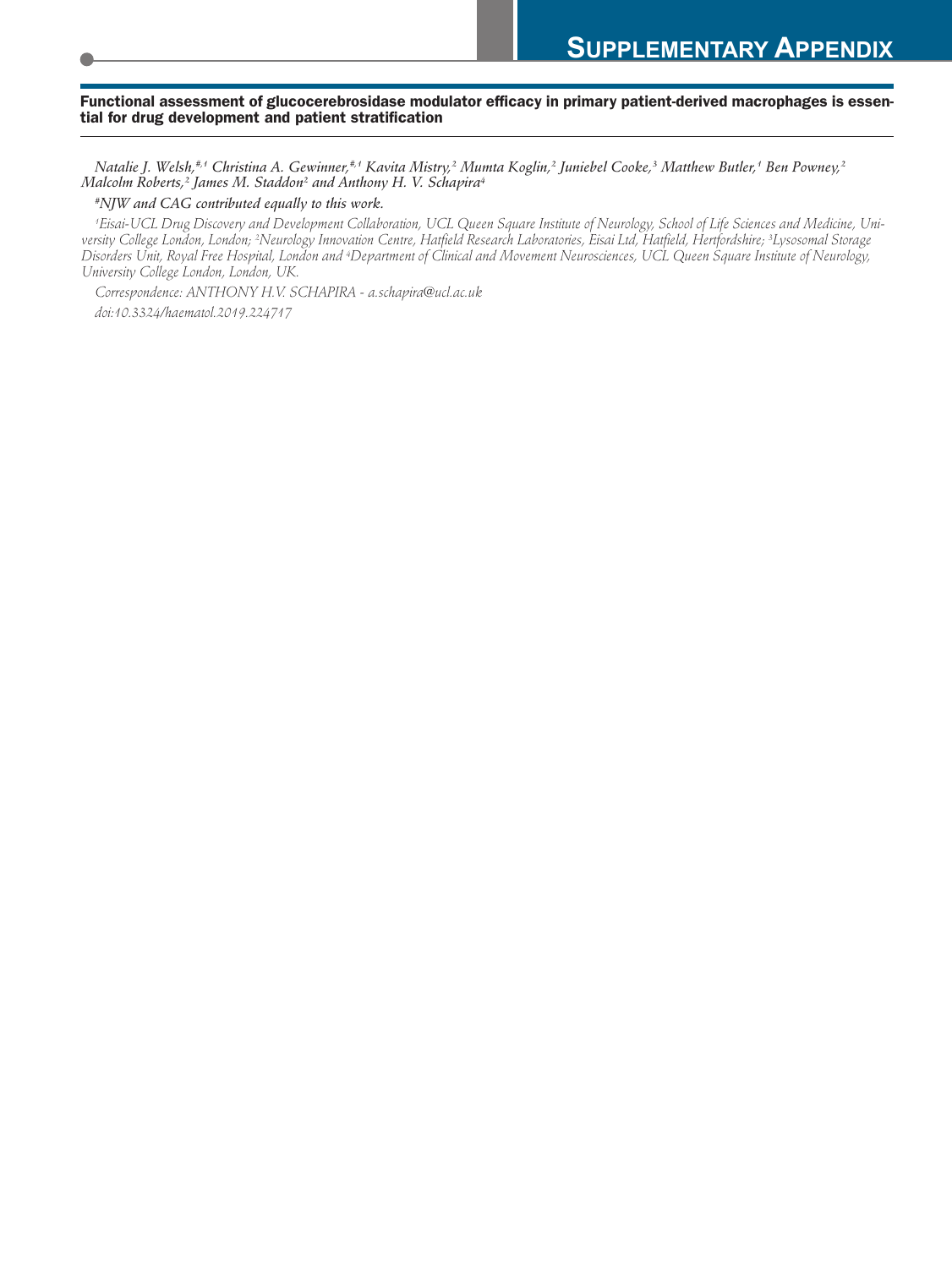### **Welsh et al. Supplementary Materials and Methods**

### Patient blood samples and genotyping

Patient-derived macrophages were generated from monocytes isolated from blood samples from a total of 10 patients with type 1 GD. Control macrophages were generated from blood obtained from healthy volunteers (Cambridge Biosciences). All samples were collected with informed consent under the 10 H0720 21 ethics approved clinical protocol. The genotypes of donors were obtained at patient admission by sequencing all exons of GBA, as described (20).

Isolation of patient-blood monocytes and macrophage differentiation

Peripheral blood mononuclear cells from controls and type 1 GD patients were isolated using Histopaque gradient (Sigma, 10771) and monocytes were purified using magnetic monocyte enrichment beads (CD14 magnetic beads, Milteny Biotech). Macrophages were differentiated from purified monocytes using GM-CSF (50ng/ml) (R&D Systems) in RPMI1640 medium, supplemented with 10% FCS (Invitrogen). Differentiation medium was refreshed every other day and macrophages were harvested on day ten.

TopFluor-GlcCer assay and compound treatment of patient-derived macrophages

Differentiated macrophages were harvested using PBS (MgCl and CaCl-free) (Thermo Fisher, 14190169) and seeded in black 96-well plates (Corning, CZ405) with a density of 20,000 macrophages per well. To enhance glucosylceramide (GlcCer) storage, patientderived macrophages were fed with Gaucher erythroblast ghosts, prepared as described (21). A proportion of the ghosts were fluorescently labelled by incubation with *N*-[11 dipyrrometheneborondifluorideundecanoyl]-

D-glucosyl-β1-1′-D-erythro-sphingosine [C11 TopFluor glucosylceramide (glucosylceramide-Bodipy) (Avanti Polar Lipids)] for 30 min at 37°C. Treatment with unlabelled Gaucher erythroblast ghosts lasted for 5 days, changing medium every 2 days. Macrophages phagocytose 9 to 12 ghosts daily; hence the quantity of ghosts added was based on the number of macrophages present. On day 5, the TopFluor-GlcCer labelled Gaucher erythroblast ghosts were added for 24 hours. Cells were then washed with PBS and resuspended in OptiMEM (without phenol red). Fluorescence was measured at 485/528nm on Synergy HT spectrometer (BIO-TEK).

Chaperone treatment of fibroblasts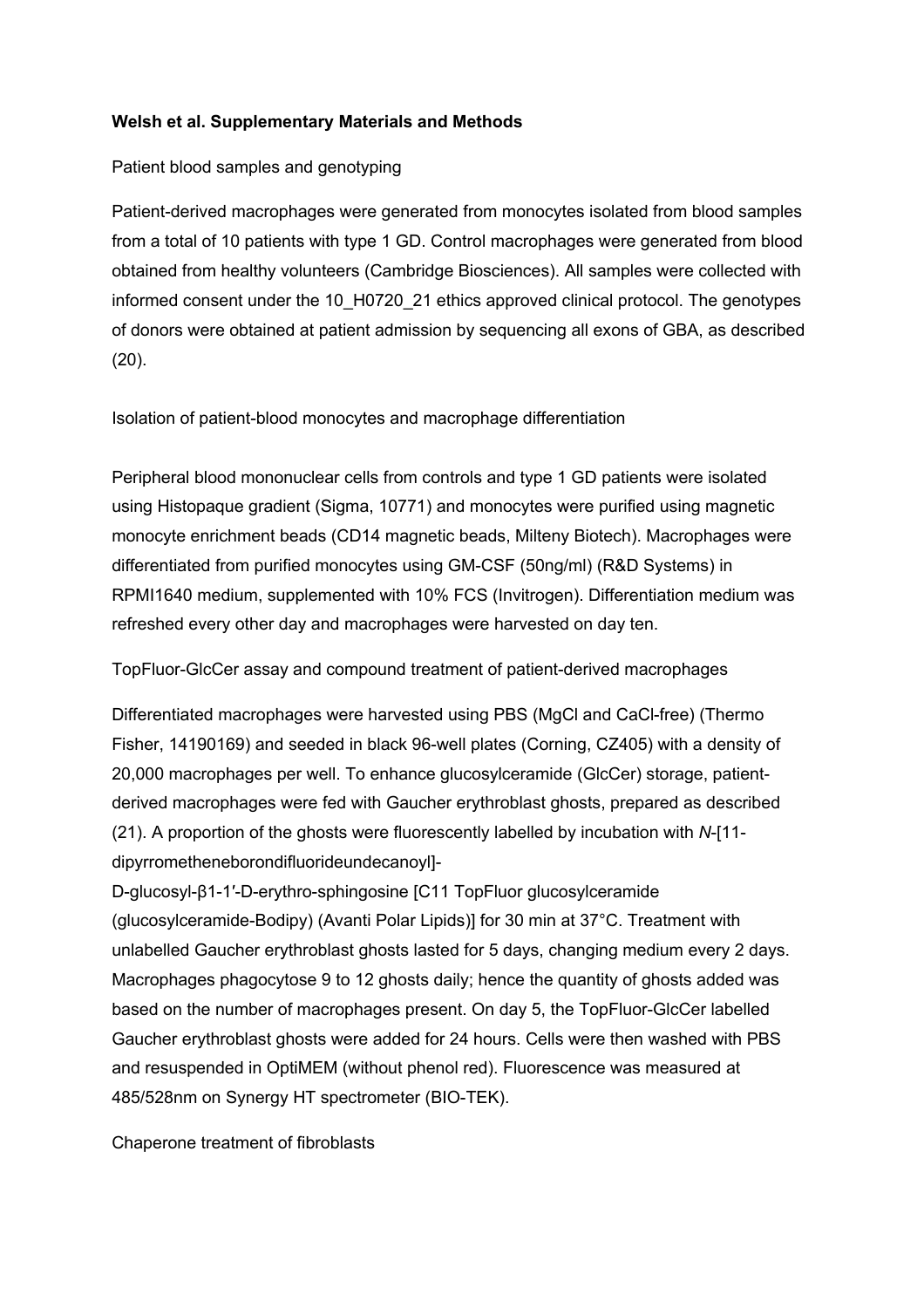Treatment with ambroxol hydrochloride (ambroxol) (Sigma-Aldrich, A9797) or isofagomine D-tartrate (isofagomine) (Cayman Chemical, 16137) started when cells were 50% confluent in 10 cm plates. Macrophages were treated with vehicle (dimethyl sulfoxide) or respective chaperone on days 0, 2, and 4.

## Western Blot

Cell lysates were prepared in lysis buffer (Citric acid 50mM, K<sub>2</sub>HPO<sub>4</sub> 176mM, Sodium Taurocholate 10mM, Tween 20 0.01%, and Triton X-100 1%). Samples were ran on 4-20% Bis-Tri midi gel (Invitrogen) in MOPs running buffer. Gels were blotted onto nitrocellulose membrane (Amersham 10600048) and probed with anti-GBA antibody (Sigma G4171) or anti GAPDH (Cell Signalling 2118) and anti-rabbit HRP conjugate (Jackson Immuno Research 711-0350152) or (GE healthcare NA934) respectively. Membranes were developed using ECL Western Blotting Substrate (Thermo 32106) on X-ray film (Fujifilm).

## FACS analysis

Isolated monocytes and differentiated macrophages underwent immunophenotyping. Monocytes and macrophages were washed in PBS and stained with CD11b and CD14 (monocyte markers), as well as CD68 (macrophage marker) (all obtained from Milteny Biotech). Unstained cells were used as negative control. Staining was also performed using an isotype control for each marker (Milteny Biotech). Cells were analysed with FlowJo software (LLC) using a Becton Dickinson instrument.

#### GCase activity assay

GCase activity was measured in fibroblast or macrophage cell lysates in McIlvaine citratephosphate buffer (pH 5.4) with 10 mM sodium taurochlorate and 5 mM 4–methylumbelliferyl– β–D–glucopyranoside as substrate at 37 °C as previously described (22). The reaction was stopped with 0.25 M glycine (pH 10.4) and 4–methylumbelliferone fluorescence measured on a plate reader (excitation, 360 nm; emission 460 nm) Synergy HT spectrometer (BIO-TEK). Data were expressed as nmol 4–methylumbelliferone/h/mg protein.

#### Confocal microscopy

Patient-derived macrophages were plated on black-walled 96-well plates with optimetric bottom (Corning) and fed with erythroblast ghosts. Cells were resuspended in PBS and confocal images were acquired with a Nikon Eclipse Ti microscope using a 488nm argon and a ultraviolet laser. Images were acquired using a 40x extra-long working distance objective.